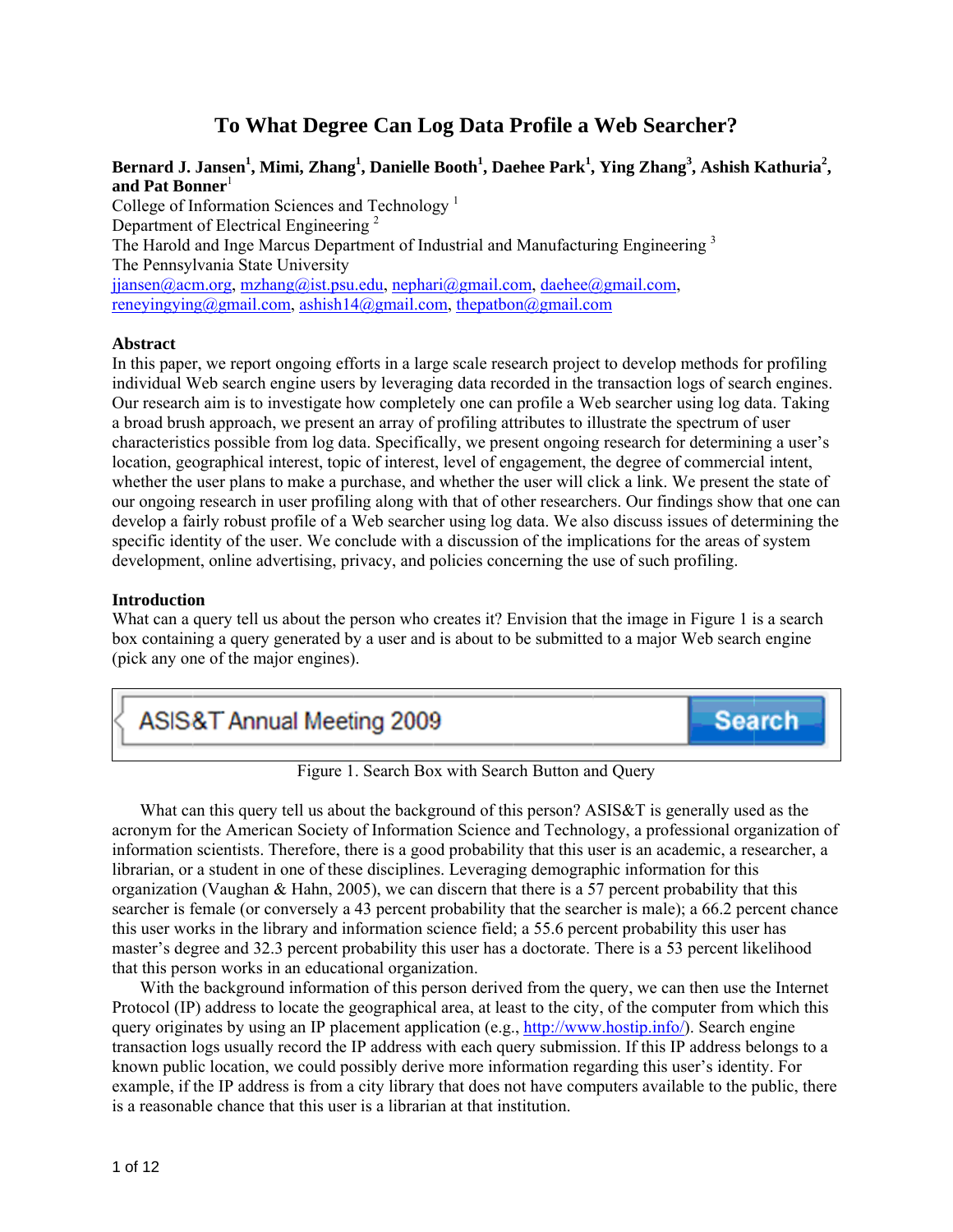What else can the query tell us? This user's search for information related to "Annual Meeting" indicates interest in the organization's conference. This organization's 2009 meeting is (or was depending on when you read this) scheduled in Vancouver, BC, Canada in November. So, we could infer that this person is searching for the conference's schedule (if the query is submitted prior to the meeting) or perhaps looking for presentations or papers from the meeting (if the query is submitted after the conference). This is simple to determine because transaction logging applications can easily record the date of the query submission. We could carry this example even further, trying to establish more aspects of the user and determining each characteristic of the user with a greater degree of accuracy. As this example illustrates, it is theoretically possible to leverage a single query to develop a fairly insightful profile of a particular user with a reasonable probability of accuracy (though we might have to use nononline means or sources for final verification).

The electronic records of queries, page views, and other aspects of Web searching are trace data. Each user of a Web search engine leaves trace data (Jansen, Taksa, & Spink, 2008b) of their interactions including queries, specific Websites visited, and duration of visits, among many others interactions. Leveraging this trace data by using search log analysis can provide considerable insights that one can utilize for various purposes, including improvements in algorithm design and useful content retrieval for the searcher. This trace data can also be used for personalization efforts of either system or content for an individual user or a set of users. However, these efforts have raised privacy concerns regarding how search engine companies and others store and use this data. In response to these worries, most major companies have implemented policies regulating the specific period of time (typically a few months) that log data is stored, after which the data is aggregated to a level higher than the individual user.

Millions of people use search engines every day and leave trace data of their interactions. At the individual level, the trace data can also be used for purposes other than system improvement. The use of a large amount of search data might shed insight into major cultural or societal trends (for example, support for a political candidate) or general trends of the particular subset of Web searchers (for example, traces of flu outbreaks). However, one cannot manually process trace data for millions of users and queries, like we did for the query in Figure 1. Automated methods are needed in these cases.

As part of a stream of research, this paper examines how much we can learn about an individual Web search engine user from the data typically stored in transaction logs of these engines. Specifically, we are interested in building a profile of what a searcher is doing, why they are doing it, and what are they going to do next. We also discuss specific searcher identification. The overall aim is to see how complete of a searcher profile one can develop based solely on data that is stored in a typically search log.

#### **Efforts in Using Log Data for User Profiling**

Several researchers have utilized transaction logs for analyzing Web searching. Two of the first papers in this area examined searches on the Excite search engine (Jansen, Spink, Bateman, & Saracevic, 1998) and AltaVista (Silverstein, Henzinger, Marais, & Moricz, 1999). Since then, several studies have examined various aspects of Web searchers using transaction logs. (See (Markey, 2007a, 2007b) for a review of the Web searching research and (Penniman, 2008) for the historical roots of Web log analysis.) While researchers continue efforts to determine the actions and intentions of Web searchers using logs, many are increasingly apprehensive about privacy issues concerning the record that the Web search engines have of individuals (Zimmer, 2008).

However, there has been little systemic examination of how much of a user profile one can really develop from log data. Can one leverage search engine logs to gain important insights in individual Web searchers? If possible, how difficult is it to do so? How accurately can one profile Web search engine users based on log data? Can we leverage these profiles to improve system design? What are the risks of such profiling? These are some of the questions that motivate our research, but to address these questions, we must first discover how much we can learn about a user from log data.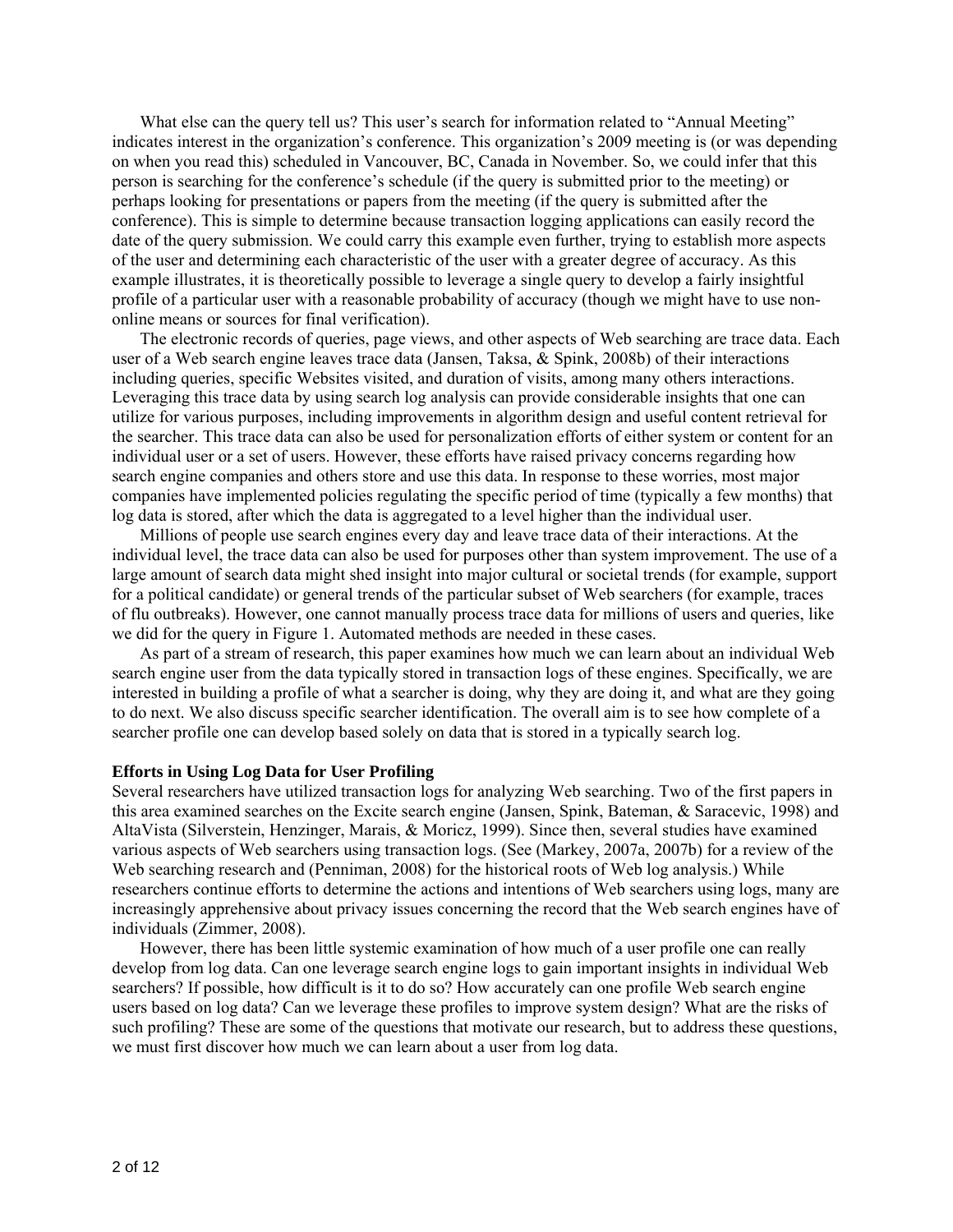## **Research Question**

Our research question is: *How complete of a profile can one develop for a Web search engine user from transaction log data?* 

To answer this question, we present methods to develop, understand, and gain insight into different characteristics of Web search engine users. For each component of the profile, we leverage the data that is typically stored in the transaction logs of Web search engines. We make the assumption that the user enters the search engine without logging in because once the user signs in via an account at a given search engine (i.e., iGoogle, myYahoo, etc.), much of the profiling becomes trivial, assuming that the registration data represents honest information. Therefore, our focus in this research is on the anonymous users of Web search engines.

## **Fields Typically in a Transaction Log**

Each search engine records slightly different information during the episodes of interaction between the engine and a user. However, there is a de facto standard format that typically consists of some of the following fields:

- *User Identification*: the computer's IP address or a code to identify a particular computer based on the computer's IP address
- *Cookie*: an anonymous text file automatically assigned by the search engine server to identify unique users on a particular computer based on a browser instance
- *Date:* the date of the interaction as recorded by the search engine server
- *Time of Day*: usually measured in hours, minutes, and seconds as recorded by the search engine server on the date of the interaction
- *Query Terms*: the terms as entered by the user and recorded by the server
- *Vertical*: the source content collection that the user selects to search, such as *Web, Images, Audio, News*, and *Video*
- *Assistance*: usually a code denoting whether or not the query was generated via some contextual help feature of the search engine
- *Language*: the language in which the user prefers the content to be presented
- *Search Engine Results Page (SERP):* a code representing the set of both organic and sponsored links along with associate images and context displayed by the search engine in response to a user query
- *Click* whether or not the user clicked on a sponsored or organic link
- *Rank* the position in the results listing of the clicked link
- *Landing Page*: the Webpage pointed to by a uniform resource locator (URL) of a result on the SERP

Using these fields from a variety of search engine logs and standard transaction log techniques (Jansen, 2006), we explore the ability to develop profiles for Web search engine users, with results presented in the following section.

### **Results**

In developing a user profile, we examine various aspects of a search engine user. We focus on deriving (a) what the user is doing, (b) what the user is interested in, and (c) what the user intends to do. Specific aspects that we aim to surmise are: (1) location, (2) geographical interest, (3) topical interest, (4) topical complexity, (5) content desires, (6) commercial intent, (7) purchase intent, (8) gender, (9) potential to click on a link, and (10) user identification. We acknowledge that there may be other aspects for investigation; however, we believe these are some core characteristics for demonstrating whether it is possible to adequately profile a user.

Since the research purpose of this manuscript is to explore profile development, we do not explain each method in great detail. Each algorithmic approach could be a research paper in itself. Where appropriate, we reference the existing literature in the field.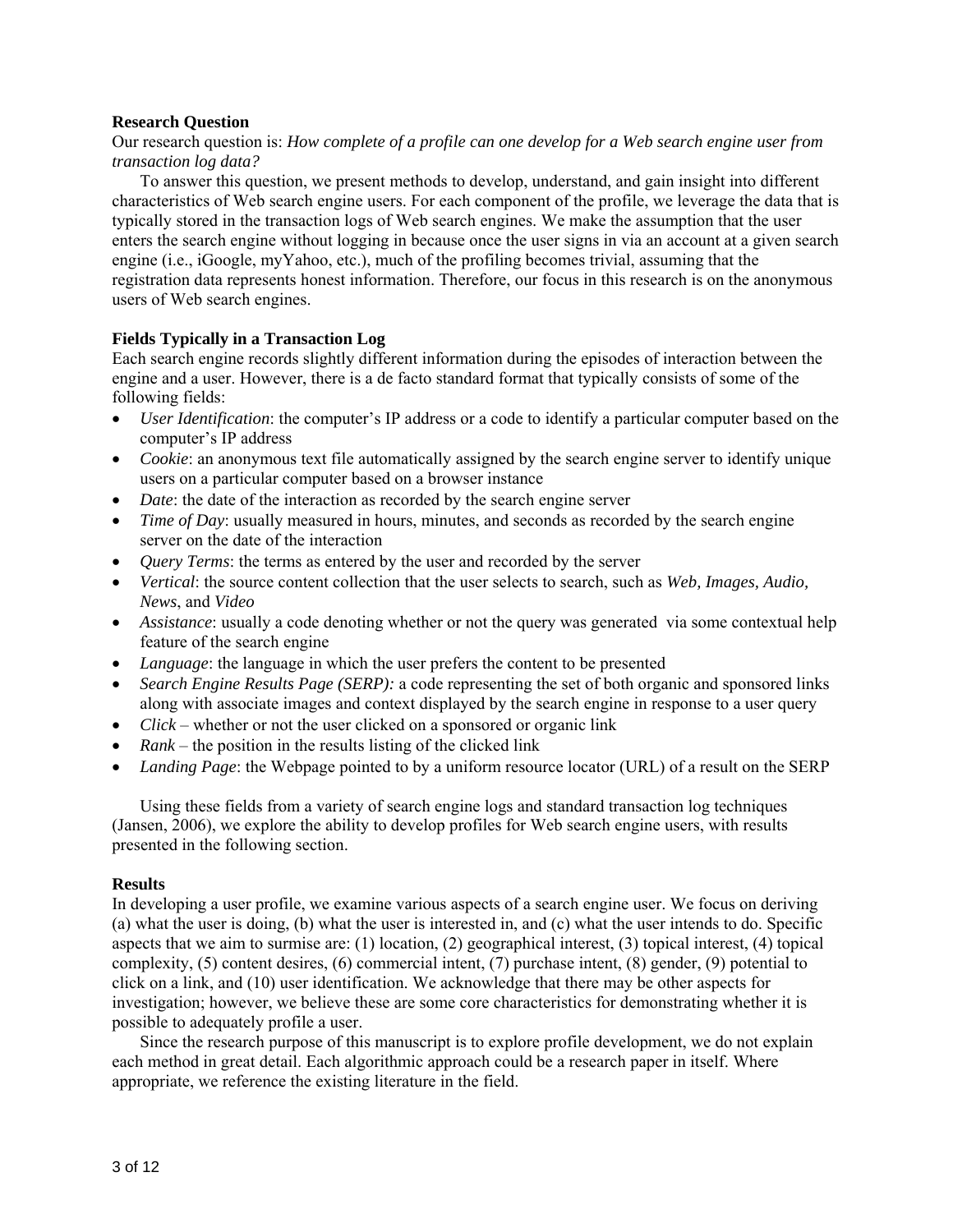*Where is the searcher? (user location)*: Determining the user's location (technically the location of the computer from which the query was submitted) can be done using a fairly straightforward IP address look-up script. Using IP addresses recorded in a search engine log, we developed a script that calls the *geo-location API* at <www.hostip.info>and updates the search log database to include city, state, and country. A sample of the enriched log with location data is shown in Table 1.

| <b>IP Address</b> | City     | <b>State</b>  | <b>Country</b> |
|-------------------|----------|---------------|----------------|
| x72.x78.68.x2     |          |               | Germany        |
| x2.x04.14.x09     | Rockport | Massachusetts | <b>USA</b>     |
| x61.x.2.x60       | Helena   | Montana       | USA            |
| x8.x11.x73.143    | Leeds    |               | England        |

Table 1. Geographical Location of User Based on IP Address From a Search Log

(Note: For privacy reasons, the exact IP address has been masked.)

Given the use of ISPs and remote logon techniques, we acknowledge that this approach is not 100 percent accurate, and a good area of future research would be IP address lookup accuracy. Given the increased interest in geographical search restrictions in the keyword advertising market, the search engines have responded with geographical targeting techniques that appear to address this need. The IP look-up services state that geographical location using IP addresses is approximately 90 percent accurate. Our assumption, then, is that the use of the IP address of the originating computer is a fairly precise method. Additionally, with mobile search increasing, geo-positioning devices can be used to pinpoint user locations with even greater degrees of accuracy. As this technology becomes more ubiquitous in devices, location targeting will become even more accurate.

Table 2: Geo-Targeting of User Query (actual queries from a search log)

| Ouerv                                     | <b>Geo-Target</b>        |
|-------------------------------------------|--------------------------|
| peru illinois movie theater showings      | peru illinois            |
| farms for sale in garrard county kentucky | garrard county kentucky  |
| the pottery shop in commerce georgia      | commerce georgia         |
| manchester new hampshire outlet shopping  | manchester new hampshire |

*Where is the user going? (local search or geo-targeting)*: Related to the user's location, there is attention to where the user is interested in going or, more specifically, what is the geographical target of interest of the user's query. This is a fairly straightforward characteristic to determine, namely leveraging a database of place and location names (along with common misspellings) to identify geographic terms in the query. We used a database of locations to determine the location references included in queries, which we label as geo-targets in Table 2.

*What is the topic of interest? (topic identification of the query)*: The accurate topical classification of user queries is one of the most active research areas in Web search with the potential for increasing effectiveness and efficiency of Web search systems. Classifying Web queries by topic is a challenging problem, as Web queries are generally short (Wang, Berry, & Yang, 2003); because of this, they are ambiguous with few attributes for classification. One of the most successful approaches was provided by Beitzel, Jensen, Lewis, Chowdhury, and Frieder (2007) who used two label datasets from AOL to classify queries in a search stream, reporting that a combined methods approach led to an approximately 70 percent accuracy for topical classification.

Using one of the same AOL datasets (a manual topic classification log of approximately 22,000 queries), we replicated the approach proposed by Beitzel and fellow researchers (2007). We also found that a combined methods approach provided accurate classification when there was a match. However, this approach was unable to classify a large number of queries. Therefore, we automatically categorized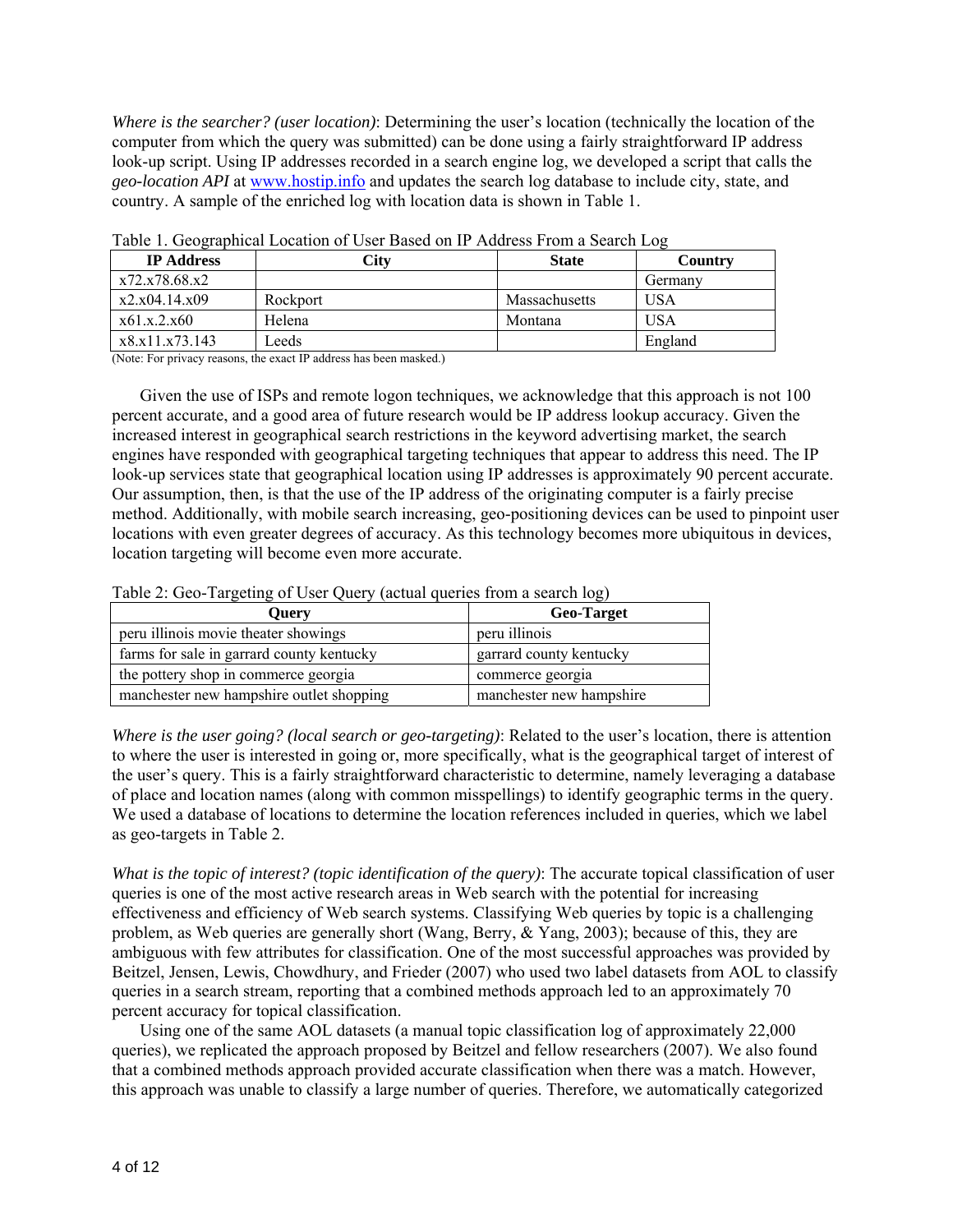query search terms into semantic categories using the Open Calais tool (<www.opencalais.com/calaisAPI>). We present a snippet of results in Table 3.

| Ouerv                   | <b>Topic</b> |
|-------------------------|--------------|
| angie everhart          | person       |
| 1967 Ford               | company auto |
| discount track lighting | shopping     |
| side effects of arnica  | health       |

Table 3. Topic Identification of User Queries (actual queries from a search log)

Meta-tagging tools, like Open Calais, are improving and, when combined with approaches like those outlined in earlier studies (Beitzel et al., 2007; Özmutlu, Çavdur, & Özmutlu, 2008; Shen et al., 2006), one can use such tools for making measureable improvements in topical query classification. Accuracy rates for classification of Web queries are reportedly between 40 and 70 percent, which is high given the unbelievable range, structure, semantics, and syntax of Web queries. We have found that the major problems in topical classification of queries are misspellings, company names, people names, slang, and 'new' words – especially those involving entertainment, such as bands and games.

*What are the patterns of user interaction?* Along with general topic classification, a related area of investigation is the pattern of user interaction with the search engine. A user's interactions while searching can inform one of many things, such as the user's commitment to locate the desired information or the complexity of the searching topic. We have investigated query reformulation patterns (Jansen, Zhang M., & Spink, 2007b) and session identification (Jansen, Spink, Blakely, & Koshman, 2007a) using a six state classification, presented in Table 4.

| <b>State</b>   | <b>Description</b>                                                                                                                    |  |  |  |  |  |
|----------------|---------------------------------------------------------------------------------------------------------------------------------------|--|--|--|--|--|
| <b>New</b>     | first query from a user or the query is on a new topic from this searcher                                                             |  |  |  |  |  |
| Assistance     | query generated by the searcher's use of some system assistance feature                                                               |  |  |  |  |  |
| Content Change | the user executed a query on another content collection                                                                               |  |  |  |  |  |
| Generalization | the current query is on the same topic as the searcher's previous query, but the searcher is now<br>seeking more general information  |  |  |  |  |  |
| Reformulation  | the current query is on the same topic as the searcher's previous query, and both queries contain<br>common terms                     |  |  |  |  |  |
| Specialization | the current query is on the same topic as the searcher's previous query, but the searcher is now<br>seeking more specific information |  |  |  |  |  |

Table 4. Query Reformulation Sessions

The results of this research showed that *Reformulation* and *Assistance* states account for approximately 45 percent of all query modifications. In session identification, we found that contextual and temporal approaches were the most effective in identifying session boundaries for Web searchers (Jansen et al., 2007a). We also noted reoccurring patterns for users' reformulating queries.

Expanding this research (Jansen, Booth, & Spink, 2009), we leveraged these patterns of interaction to predict a user's next action using an n-gram approach. N-grams are a probabilistic modeling technique used for predicting the next item in a sequence and are  $(n-1)$  order Markov models, where n is the gram (i.e., pattern) from the complete sequence. An n-gram model predicts state  $x_i$  using states  $x_{i-1}$ ,  $x_{i-2}$ ,  $x_{i-3}$ , ... $x_{i-1}$ *n*. The probabilistic model is presented as:  $P(x_i | x_{i-1}, x_{i-2}, x_{i-3}, \ldots, x_{i-n})$ , with the assumption that the next state only depends on the last  $n - I$  states. We employed n-grams to describe the probability of users transitioning from one query reformulation state to another in order to predict their next state. We developed first, second, third, and fourth order models and evaluated each model for accuracy of prediction, coverage of the dataset, and complexity of the pattern set. Results showed that a second or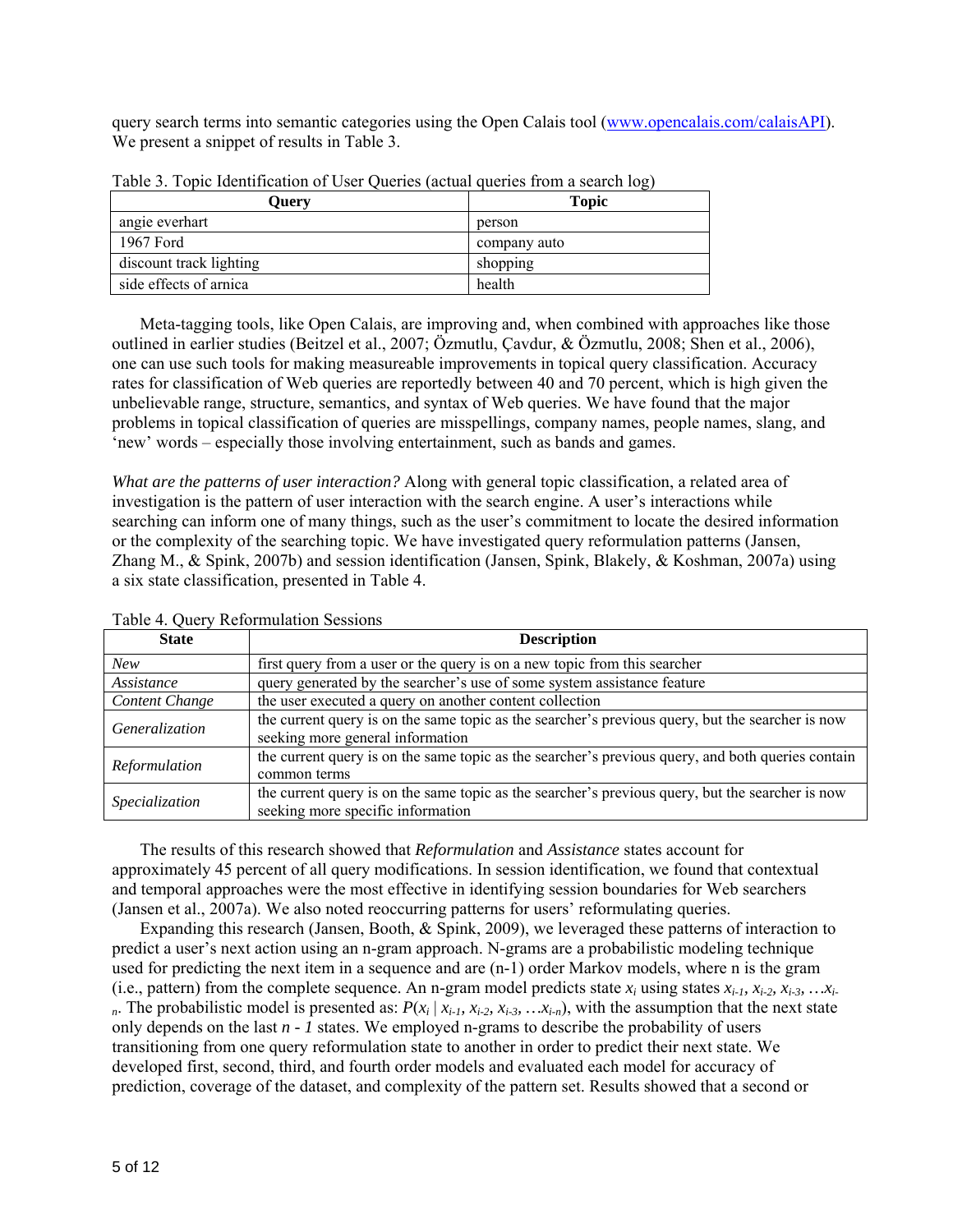third order model provided the highest predictability for the lowest cost. Table 5 shows the first order model probabilities.

|                                    | New | Change<br>Content | Reformulation | Generalization | eneralization<br>reformulation<br>₹<br>Ğ | Specialization | ≅<br>reformulation<br>Specialization | Assistance | Total |
|------------------------------------|-----|-------------------|---------------|----------------|------------------------------------------|----------------|--------------------------------------|------------|-------|
| <b>New</b>                         | 0%  | 13%               | 21%           | 7%             | 7%                                       | 22%            | 9%                                   | 21%        | 100%  |
| <b>Content Change</b>              | 0%  | 0%                | 17%           | 11%            | 8%                                       | 16%            | 7%                                   | 41%        | 100%  |
| Reformulation                      | 0%  | 11%               | $0\%$         | 14%            | 18%                                      | 19%            | 23%                                  | 15%        | 100%  |
| Generalization                     | 0%  | 10%               | 18%           | $0\%$          | 5%                                       | 37%            | 12%                                  | 18%        | 100%  |
| Generalization w/<br>reformulation | 0%  | 6%                | 32%           | 6%             | 0%                                       | 18%            | 27%                                  | 11%        | 100%  |
| Specialization                     | 0%  | 9%                | 32%           | 16%            | 22%                                      | 0%             | 12%                                  | 9%         | 100%  |
| Specialization w/<br>reformulation | 0%  | 6%                | 28%           | 14%            | 36%                                      | 8%             | 0%                                   | 7%         | 100%  |
| Assistance                         | 0%  | 58%               | 12%           | 7%             | 11%                                      | 5%             | 8%                                   | 0%         | 100%  |

Table 5. Patterns of User Interaction with a Web Search Engine

(Note: High probabilities for each state are bolded.)

*What type of content does the user desire? (user intent)*: Broder (2002) proposed a query taxonomy, later enhanced by (Rose & Levinson, 2004), of three board classifications (*informational*, *navigational*, and *transactional*) of user intent, defined as the type of content desired. Jansen, Booth, and Spink (2008a) presented a comprehensive classification of user intent consisting of three hierarchical levels. Additionally, the researchers developed an application using a decision tree approach to classify the user intent of Web queries automatically, with an accuracy of 74 percent. Others have also explored automatically determining the user intent of Web queries, notably Yates, Benavides, and Gonźalez (2006).

Leveraging this prior work, we utilized a k-mean clustering approach to group similar queries into more granular sets of user intent. A k-means clustering algorithm attempts to identify relatively homogeneous groups of cases based on selected characteristics. We clustered approximately four million Web queries and associated fields and analyzed the resulting clusters, comparing them against a manually labeled set of several thousand queries. Research results show that the accuracy of the k-means clustering approach is 94 percent in classifying like *informational*, *navigational*, and *transactional* queries into unique clusters.

However, we noted that there appeared to be topical influences. Therefore, taking a 20,000 plus AOL Web query data set sectioned by topic (Beitzel et al., 2007), we manually classified each query using a three-level hierarchy of user intent similar to that presented in (Jansen et al., 2008a). We noted differences in user intent across topics. Results show that user intent (*informational*, *navigational*, and *transactional*) varied by topic, as shown in Table 6.

As we can see from Table 6, there are certainly topical categories that trend toward *informational*, *navigational*, or *transactional* (15 to 24 percent depending on the category). We have bolded the topical categories that have *navigational* or *transactional* percentages above approximately 25 percent, along with notably high *informational* percentages. Most Web queries are *informational* in nature (Broder, 2002; Jansen et al., 2008a; Rose & Levinson, 2004).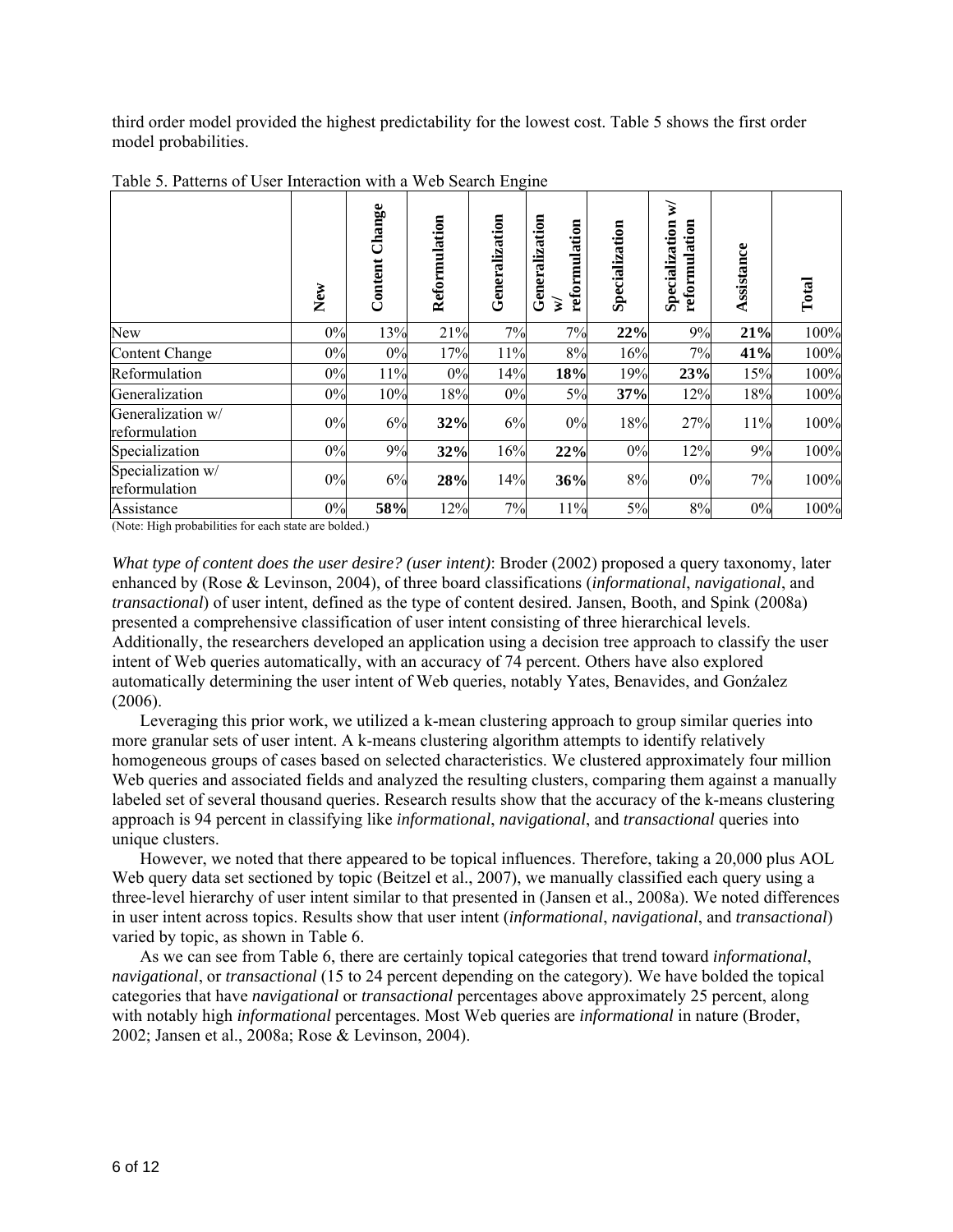|                 | Info. | Nav.  | Trans.  |               | Info.   | Nav.     | Trans.  |
|-----------------|-------|-------|---------|---------------|---------|----------|---------|
| Auto            | 81.2% | 15.8% | $3.0\%$ | Organization  | 25.0%   | 72.1%    | 2.9%    |
| <b>Business</b> | 47.4% | 51.9% | $0.7\%$ | Other         | 55.6%   | 26.1%    | 18.3%   |
| Computing       | 60.5% | 11.8% | 27.7%   | Places        | 62.9%   | 31.1%    | $6.0\%$ |
| Entertainment   | 79.7% | 6.1%  | 14.2%   | Porn          | 11.6%   | 26.1%    | 62.3%   |
| Games           | 65.5% | 9.7%  | 24.8%   | Research      | 51.3%   | 32.9%    | 15.8%   |
| Health          | 89.6% | 8.9%  | $1.4\%$ | Shopping      | 33.4%   | 31.7%    | 35.0%   |
| Holiday         | 48.3% | 50.8% | $0.9\%$ | <b>Sports</b> | 51.7%   | $30.2\%$ | 18.1%   |
| Home            | 60.9% | 21.0% | 18.1%   | Travel        | 47.4%   | 41.9%    | 10.7%   |
| <b>News</b>     | 50.9% | 35.1% | 14.0%   | URL           | $0.1\%$ | 99.2%    | $0.7\%$ |

Table 6. User Intent Classification Percentages by Topic

*Does the query have commercial intent? (pertaining to commerce or business)*: The major search engines generate most of their income through advertising, commonly displaying ads on the same page as organic search results. It would be advantageous for both the search engine and users if ads were displayed only when the user might participate or expressed interest in a commercial transaction. It is therefore profitable to have a mechanism for categorizing queries as either having or not having commercial intent (CI). Prior work in the area has used a 'circular' algorithm to determine CI in which researchers use data generated by the search engine (i.e., retrieved pages) to determine if the users' queries have CI (c.f., Dai et al., 2006).

Instead of using external data, we employed an algorithm that functions independently from the search engine results, using only queries to determine if there is CI. There are many keywords that a user may include in a query that can reliably indicate CI, including words such as "buy," "price," "purchase," and so on. It is easy to label queries containing such keywords as having CI, but it becomes more complicated when queries do not contain such keywords. However, by utilizing these "obvious" CI keywords and a large set of manually labeled queries, it is possible to develop a method for extrapolating the CI of associated keywords.

The approach that we took was as follows: (a) a search log is parsed for queries that include keywords that obviously denote CI (c.f., "buy," "price," etc.); (b) for every query selected, the remaining key words are extracted; (c) using one of these associated keywords, the search log is parsed again for all queries containing it; (d) ratio of obvious CI queries to all queries containing that keyword is calculated; (e) if that keyword has a ratio of at least 1/10, it is considered to be a keyword that, in the future, will denote commercial intent for a query.

In order to evaluate the effectiveness of this approach, MSN Adlab has an online tool that measures the CI of queries (http://adlab.msn.com/OCI/OCI.aspx). It uses the algorithm reported in (Dai et al., 2006). The researchers performed an analysis of their algorithm with human evaluators, and they found it to be more than 90 percent accurate when compared to the human evaluations. Therefore, we used this tool to evaluate the effectiveness of our algorithm. The results of our approach concurred with MSN Adlab approximately 88 percent of the time, with an average probability of CI of approximately 74 percent. Naturally, as the manually labeled search log size increases, the accuracy of our CI algorithm will increase

*Is the user getting ready to make a purchase? (query indicates buying intent)*: We are pursuing a methodology to estimate a user's situation in the buying funnel accurately based on a search query. Hotchkiss (2004) defines the buying funnel as a staged process. Each phase represents a searcher's psychological step to approach a transaction, with a prime focus on the stages of *awareness*, *research*, *decision*, and *purchase* purposes.

Applying this concept of the buying funnel to sponsored search marketing would allow advertisers to purchase potentially highly targeted clicks and views. Currently, pay-per-click technology allows advertisers to buy traffic based on broad, phrase, and exact keyword matching. The return on investment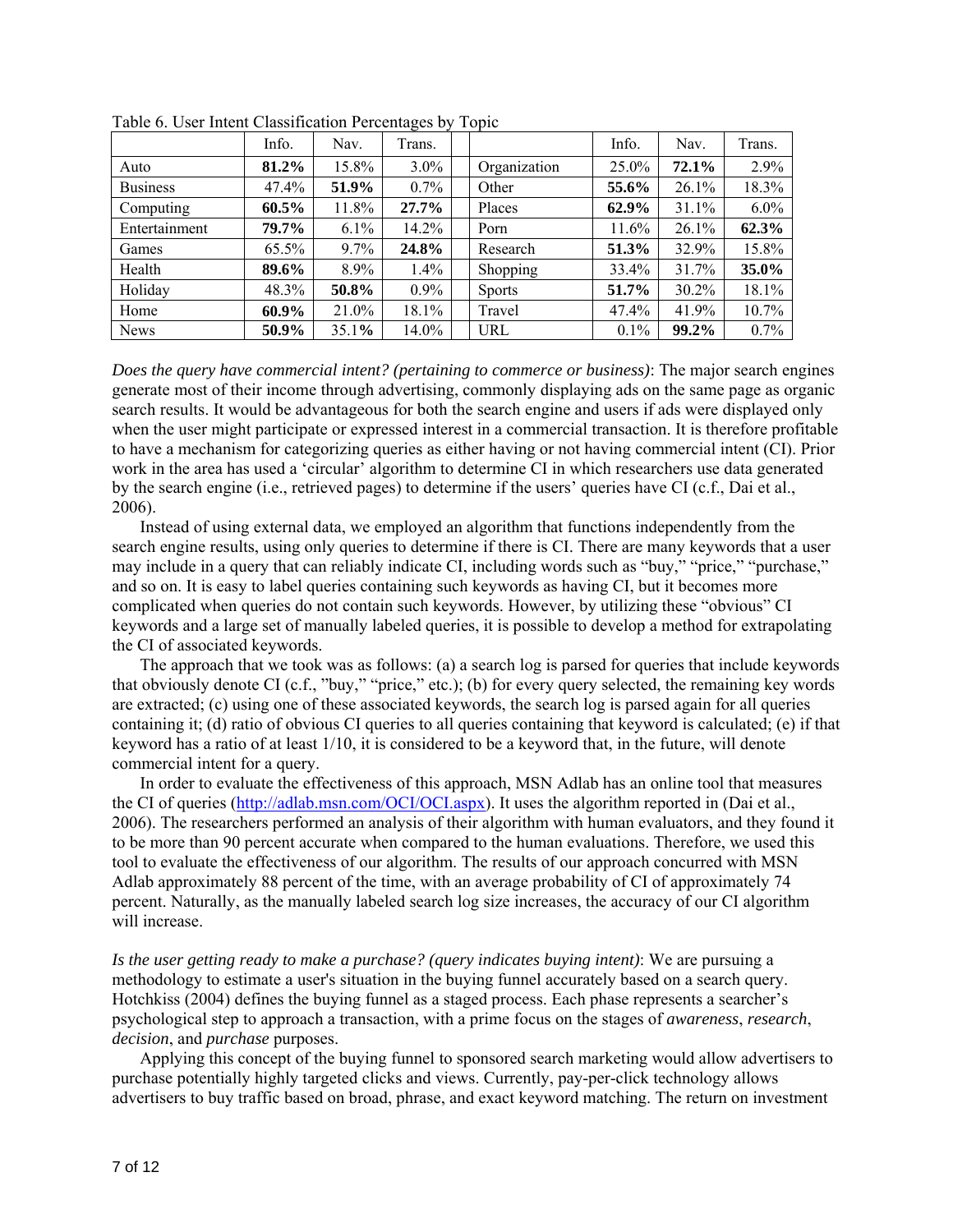of an advertising campaign would markedly improve if it could be targeted specifically to phases of the buying funnel. While benefiting the advertisers with lower costs of conversion, search engines would deliver more accurate results to the user.

The number of words in a query plays an active role in determining the user's situation in the buying funnel. The use of long tail keywords (Wolfram, 1999) suggests that the user is further along in the buying funnel because he/she has accumulated enough knowledge to refine the search query. A long tail keyword is highly-targeted and niche. It is crafted by including many specific details about the target product/service. The use of a long tail keyword suggests that the user has already passed through the *awareness* and *research* phases of the buying funnel.

Thus, when a user's search is highly specific, he/she is more likely to make a purchasing decision compared to conducting broad, preliminary research on a product. Hotchkiss' study (2004) indicates that 70 percent of the participants start their searches with broad keywords because it is easier and allows them to whittle down the results.

Consider the following simulation of building up a search query in a given user session to a long-tail keyword:

- **Awareness:** "*digital cameras*" (recognition of the need for a product)
- **Research:** "*digital camera reviews*" (gathering information about products)
- **Decision:** "*nikon coolpix 5400 51 mp vs sony 5 mp cybershot dsc t9*" (comparison shopping for evaluation of alternatives)
- **Purchase:** "*amazon.com nikon coolpix 5400 51 mp digital camera*" (decision for what and where to purchase)
- **Search query:** "*amazon.com nikon coolpix 5400 51 mp digital camera*"
- **Analysis of Purchase Query**
	- o **Grouping:** [store] [brand] [model name] [specification] [product type]
	- o **Word count:** 8 and **Group count:** 5

We are currently conducting empirical analysis on the data log of a sponsored search campaign. Initial results show that branded and product queries (i.e., queries containing a store or product name) have markedly higher click through rates relative to unbranded queries.

*What is the user's gender?*: Microsoft has a tool [\(http://adlab.microsoft.com/Demographics-Prediction/](http://adlab.microsoft.com/Demographics-Prediction/)) that can predict a user's gender (along with age and other demographic information) based on a user's online behavior, including what queries they search online and which Websites they visit. The distribution results in response to a seed query show the age breakdown of MSN Search users, based on a one-month MSN Search log and regardless of search query used. Predicted distribution depicts the breakdown by age of MSN Search users for a single search query, based on the MSN Adlab's predictive model.

This particular tool runs into the same issue faced by many recommender systems and personalization efforts, namely that one cannot tell if the users' actions are for them or for someone else. As an example, Amazon makes books recommendations based on what a person has ordered in the past. However, ordering a book as gift messes up the recommendations, unless one notes the purchase as a gift. Therefore, we believe the more logical approach for guessing the gender of the user is to assign each query a gender bias – the probability that this query has a masculine or feminine disposition. This is a research avenue that would require a large dataset to be effective but would be a worthwhile endeavor.

*Will the user click on a result? (predicting user actions)*: From a search engine perspective, one of the most important user actions is the click on a link presented in the SERP. We are investigating the factors that affect the click through of Web searchers. The goal is to determine more efficient methods to optimize click through rate. In one study, we used a neural network to detect the significant influence of searching characteristics on future user click through (Zhang Y., Jansen, & Spink, 2009a). Neural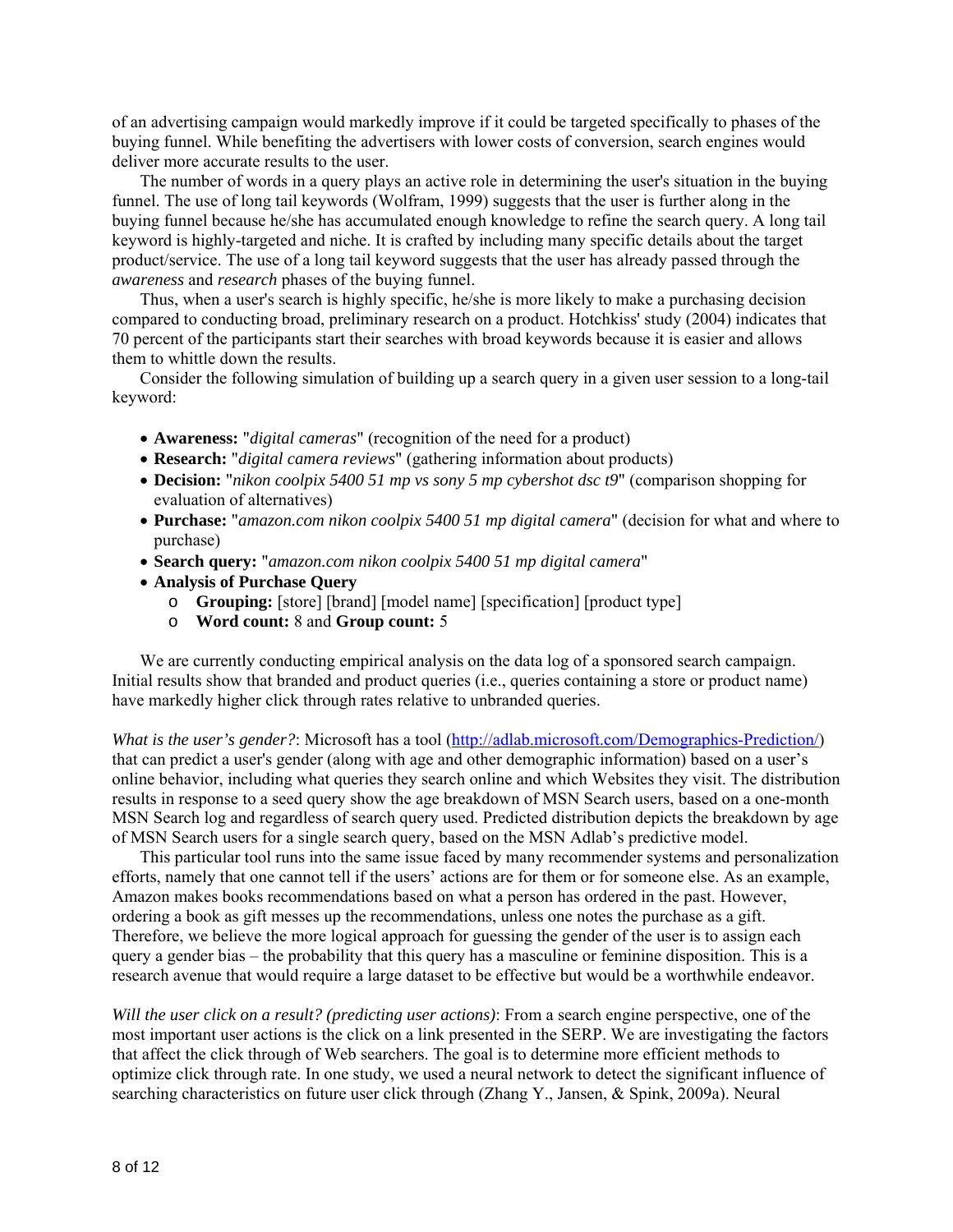networks are powerful data modeling tools and are able to capture and represent complex relationships between input and output, so they have broad application. Our results showed that high occurrences of query reformulation, lengthy searching duration, longer query length, and the higher ranking of prior clicked links correlated positively with future click through.

In a follow-on study investigating click through, we used time series analysis to evaluate predictive scenarios of click through (Zhang Y., Jansen, & Spink, 2009b). Time series analysis is a method often used to understand the underlying characteristics of temporal data in order to make forecasts. In this study, we used time series analysis to investigate users' actions using log data. We used a one-step prediction time series analysis method along with a transfer function. The period rarely affected *navigational* and *transactional* queries, while rates for *transactional* queries varied during different periods. For this data set, the average length of a searcher session was approximately 2.9 interactions, and this average was consistent across time periods. Our results showed that searchers who submitted the shortest queries (as measured by number of terms) clicked on the highest ranked results in the next period. These studies focused on an aggregate set of users (all the user searching episodes contained in the transaction log). We are continuing this line of research investigating individual user sessions.

*Who is this particular user? (user identification)*: The aim of this research is to determine what the user is doing, why they are doing it, and what the user will do next, not to indentify who exactly the user is. However, it is an interesting exercise to get an idea of the difficulty of this task. We explored this effort anecdotally from several angles.

First, we explored ways to leverage a single query to identify a user (i.e., being able to refer to a particular person by name). As our leading example in Figure 1 shows, there are certain queries where we can narrow a user down to a particular location, along with other attributes. However, narrowing down to a single individual with a high degree of probability from a single query is extremely difficult except in a few cases (and even then one cannot be sure).

Therefore, we then examined an individual session. Given that most sessions are extremely short, this avenue also proved difficult. So, we examined all sessions in a given day. Again, identifying a given user proved nearly impossible from solely a day's queries.

Next, we looked at temporal spans. Unfortunately, there are limited log datasets available to academia that span more than one day, and even fewer where user identification carries across days. The most well known is the AOL date set which encompasses approximately 20 million Web queries from 650,000 AOL users over a three month period. However, even in this dataset, determining the identity of a specific user is extremely difficult, although much easier than with a log of only a single day. In fact, to our knowledge, of the 650,000 users, only a handful of users have been specifically identified leveraging the search data. Even here, locating an individual from the search log data must be cross referenced with other public records. Furthermore, even then it is impossible to be 100 percent accurate in linking search log data (without a logon) to an actual person without using other public records or communication means.

Generally, though, one can say that the longer the period of data collection, the higher the probability of correctly identifying a user. How long? Given that most search engines have implemented policies that anonymize data after about a year to eighteen months, this is probably the period where it becomes notably easier to indentify individual users.

#### **Discussion and Implications**

Based on the research results so far, we developed a user profiling framework (Figure 2). We classify user aspects into two levels: *internal* and *external*. The *internal* aspects are shown in the pink circle (Figure 2) and refer to attributes of the users themselves. We can develop the demographic profile including location, gender, identification, and such from the log files. The *external* aspects are shown in the blue circle (Figure 2). They relate to the behavior or interest of the users, including the users' system usage pattern. The *internal* and *external* aspects interact with each other. We can infer the users' *external* aspects from the users' *internal* aspects. The users' *external* aspects reflect the users' *internal* aspects.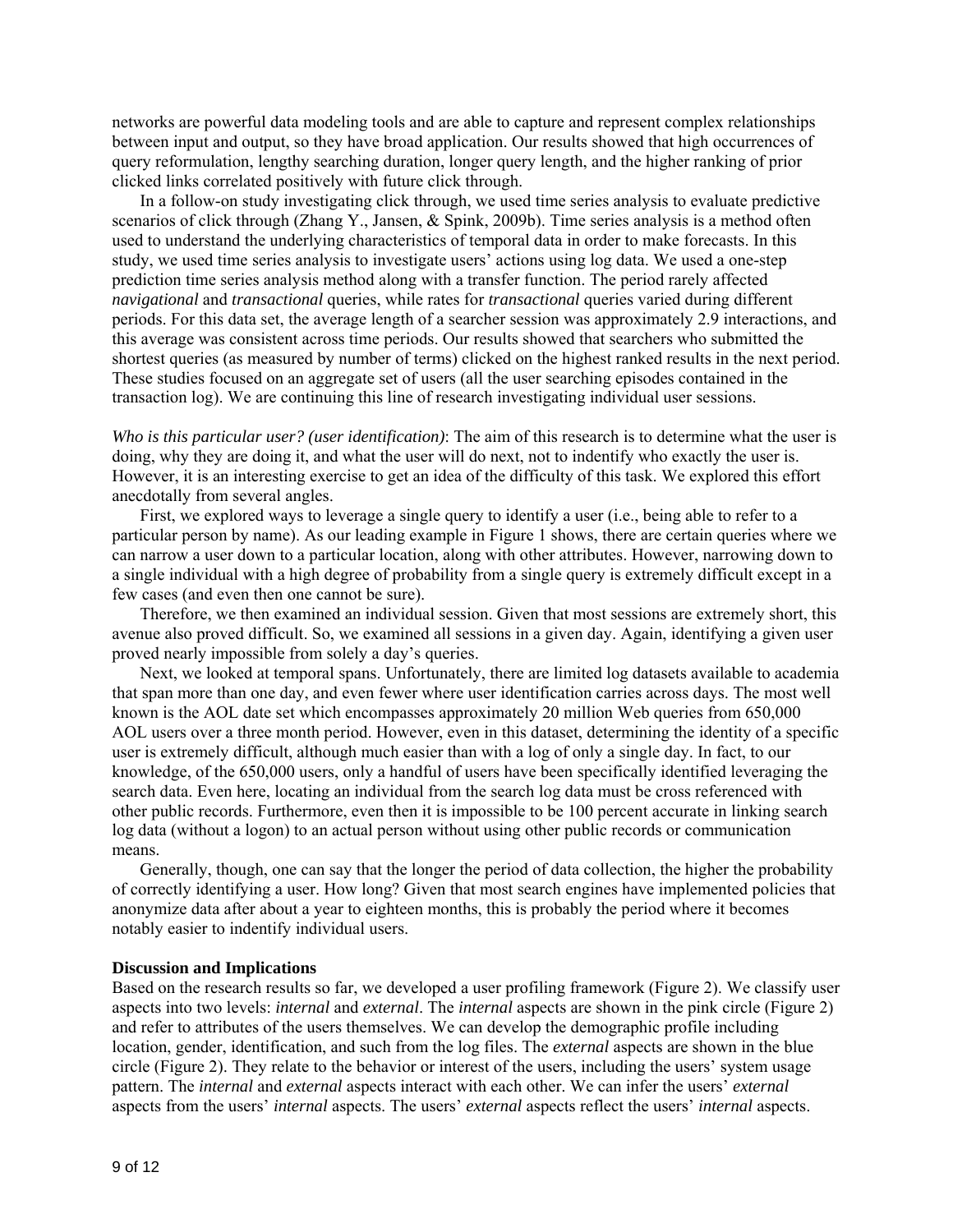

Figure 2. User Profiling Framework

There are several important implications for leveraging search engine transaction logs to profile users for a variety of areas, including personalization, online advertising, ecommerce, and privacy, among many others. More effective leveraging of log data for user profiling can yield more effectiveness and efficiency for Web searchers, search engines, and merchants.

Concerning the use of trace data, the fields within a typical search log are sparse, with rarely more than a dozen or so fields. With such a meager range of data, these logs must typically be enriched in some way to gather meaningful insights. Examples of enrichment include using the IP address to gather location information, combining the query with Webpages or an external database to identify the topic or location, and applying algorithms to session interactions for additional classifications. One can also take algorithmic approaches to enrich the data set by combining fields to generate new characteristics such as examining the changes of a sequence of queries within a session.

Our research findings indicate that one can develop a fairly in-depth profile of what a searcher is doing, gain insights into what is motivating the user, and build predictive models about the user's future actions. Specifically in terms of profiling, we can determine fairly easily where a user is and what the geographical area of interest is as expressed by the query. We are getting better at determining the user's topical interests and intent. We are beginning to be able to identify the commercial intent of the query and are working on predictive aspects, such as determining whether or not a user is a potential buyer or if a user will click on a result link. Although sparse, it appears that one can embellish and enrich logs enough to profile Web searchers; this has significant implications for system development, government regulation, corporate policies, social privacy concerns, and ecommerce.

Our future research will focus on the efficiency of these and other profiling efforts as well as improving the effectiveness of these approaches. These are challenging tasks, but ones for which it appears that steady progress is being made by a variety of researchers. Secondly, there has to be concerted efforts on the evaluation of these approaches (how accurate can we predict a user's location?; how sure can we be of the gender bias of a query?, etc.). These will be especially challenging given the scale of the data that is often needed (millions to billions of interactions and hundred of thousand to millions of users)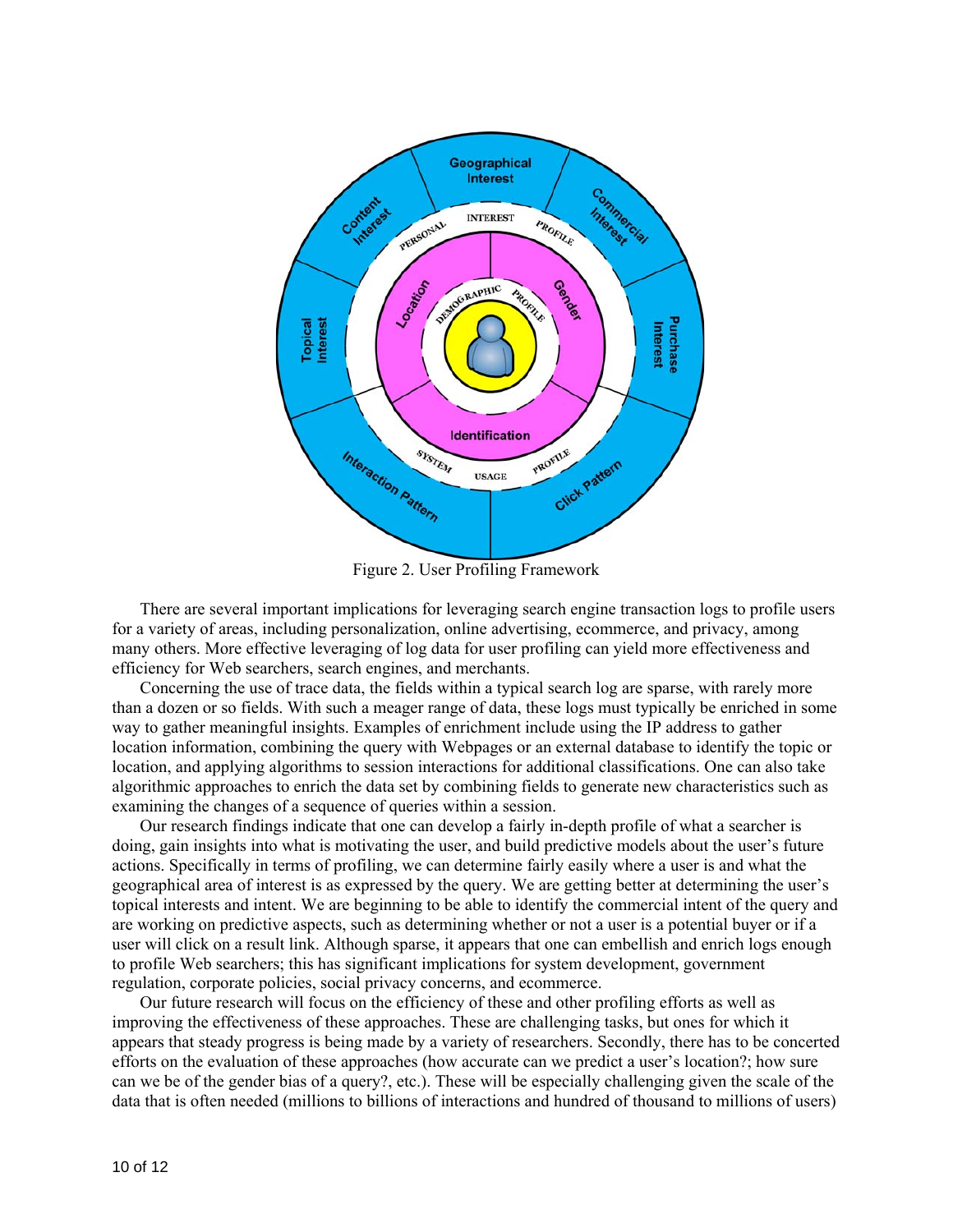and hurdles in providing testing and evaluation datasets. For example, how does one test whether or not a query has a female or male orientation? How does one evaluate the accuracy of using IP to locate a given user? Responding to these questions will require large and specialized test beds of data. Finally, the privacy and anonymity issues must be resolved. How can one leverage the trace data that is left behind by the millions of online interactions to improve services, while balancing the protection of the identities of the individual users?

#### **Conclusion**

In this manuscript, we have presented several techniques for leveraging log data to build a profile of an individual Web search engine user. In time, these approaches will only improve in effectiveness, efficiency, and accuracy, as well as range of characteristics (i.e., richer profiles).

There are benefits that system designers can leverage from this profiling, including contextual help, targeted advertising, and more relevant results. These benefits have the potential to help all involved – the search engines, users, and especially the advertisers who provide the revenue to support the massive infrastructure needed for large scale Web search engines. However, there are potential risks with the ability to profile individuals that confront users and search engine companies. For the user, how much control or ownership does the individual have over the data generated, if any? For the search engine company, what are the risks of storing this profile data? How long should it be stored? Additionally, predictive models of user behavior can offer significant improvements in system performance. However, there is a short distance from prediction to influence and, perhaps, undue influence. What is an acceptable boundary? As the technology continues to improve, these policy questions have to be addressed. We believe that the research presented in this manuscript will assist in generating the much needed discussion.

#### **References**

- Beitzel, S.M., Jensen, E.C., Lewis, D.D., Chowdhury, A., & Frieder, O. (2007). Automatic classification of Web queries using very large unlabeled query logs ACM Transactions on Information Systems*,* 25(2), Article No. 9.
- Broder, A. (2002). A Taxonomy of Web Search. SIGIR Forum*,* 36(2), 3-10.
- Dai, H.K., Nie, Z., Wang, L., Zhao, L., Wen, J.-R., & Li, Y. (2006, 23–26 May). In Detecting Online Commercial Intention (OCI) (pp. 829-837). Paper presented at the World Wide Web Conference (WWW2006), Edinburgh, Scotland.
- Hotchkiss, G. (2004). Inside the Mind of the Searcher. Retrieved 15 March, 2005, from <http://www.enquiro.com/research.asp>
- Jansen, B.J. (2006). Search log analysis: What is it; what's been done; how to do it. Library and Information Science Research*,* 28(3), 407-432.
- Jansen, B.J., Booth, D., & Spink, A. (2008a). Determining the informational, navigational, and transactional intent of Web queries. Information Processing & Management*,* 44(3), 1251-1266.
- Jansen, B.J., Booth, D.L., & Spink, A. (2009). Patterns of query reformulation during Web searching. Journal of the American Society for Information Science and Technology*,* 60(7), 1358-1371.
- Jansen, B.J., Spink, A., Bateman, J., & Saracevic, T. (1998). Real Life Information Retrieval: A Study of User Queries on the Web. SIGIR Forum*,* 32(1), 5-17.
- Jansen, B.J., Spink, A., Blakely, C., & Koshman, S. (2007a). Defining a session on Web search engines. Journal of the American Society for Information Science and Technology*,* 58(6), 862-871.
- Jansen, B.J., Taksa, I., & Spink, A. (2008b). Research and Methodological Foundations of Transaction Log Analysis. In B.J. Jansen, A. Spink & I. Taksa (Eds.), Handbook of Research on Web Log Analysis (pp. 1-17). Hershey, PA.: IGI.
- Jansen, B.J., Zhang M., & Spink, A. (2007b). Patterns and transitions of query reformulation during Web searching. International Journal of Web Information Systems*,* 3(4), 328-340.
- Markey, K. (2007a). Twenty-five years of end-user searching, part 1: Research findings Journal of the American Society for Information Science and Technology*,* 58(8), 1071-1081.